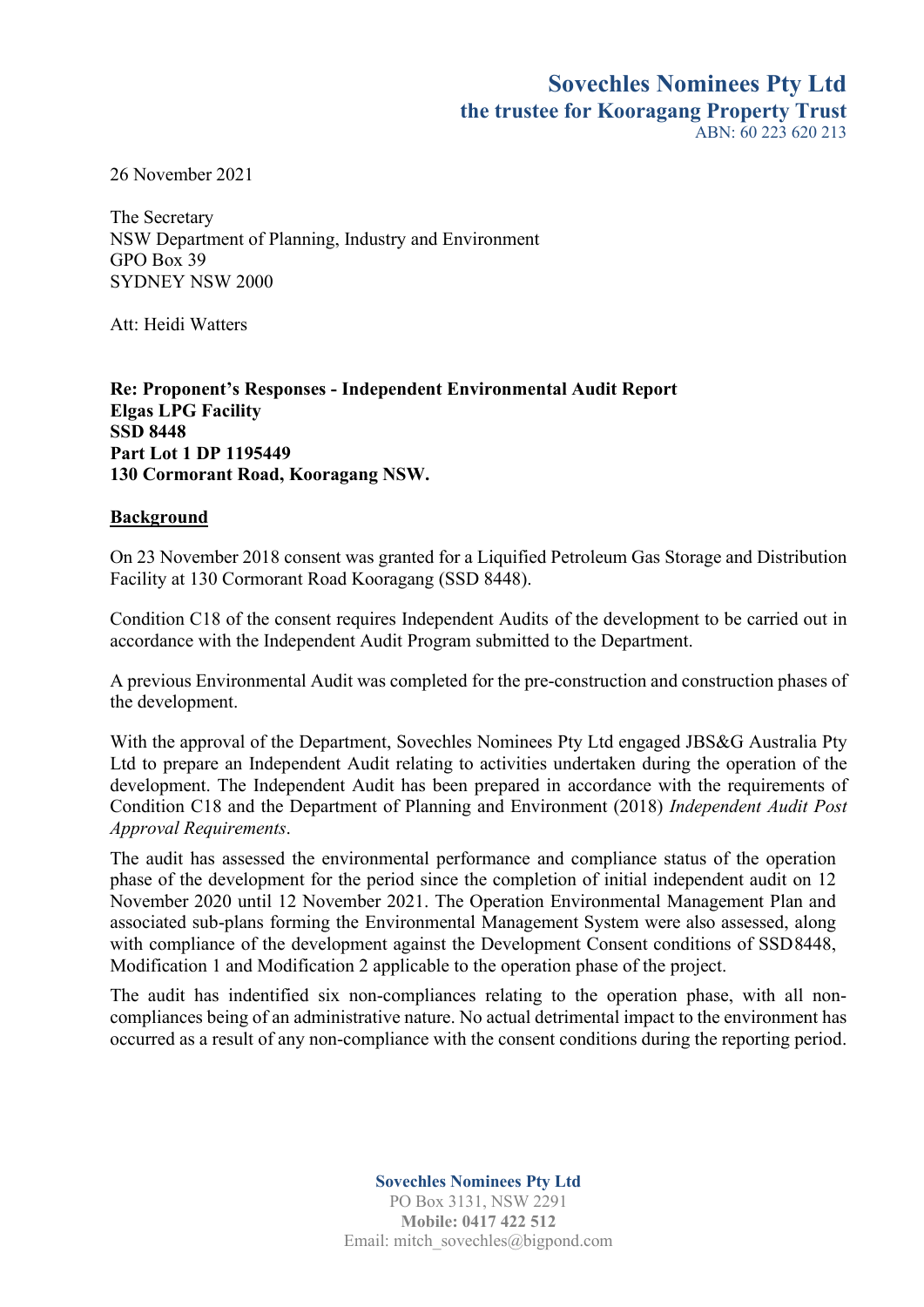Based on an evaluation of compliance with the conditions of consent of SSD 8448 and the six noncompliances identified, the following action are recommended to be undertaken to address the noncompliances (as presented in Table 3.1 of Consentium Audit report):

- Ensure that a review of strategies, plans and programs is undertaken for all future occurrenceslisted under items a) to d) and notified to the Department as required by condition C8.
- Pre-start up and post-start up Compliance Reports and applicant response to the initial Independent Audit to be made available on the project web-site [https://www.elgas.com.au/welcome-to-elgas/elgas-environmental-monitoring](https://www.elgas.com.au/welcome-to-elgas/elgas-environmental-monitoring-data/newcastle-depot-kooragang-nsw/)[data/newcastle-depot-kooragang-nsw/.](https://www.elgas.com.au/welcome-to-elgas/elgas-environmental-monitoring-data/newcastle-depot-kooragang-nsw/)

The Independent Audit report concluded, that:

*"Overall, notwithstanding the recommendations and action identified, the environmental management system and plans currently in place have been adequate in addressing environmental management of the project. Consideration of improving public access to project documentation is recommended as the development moves into the operational phase."*

Out of a total of 100 development consent conditions, 33 conditions have not been triggered. Of the consent conditions that have been triggered, six non-compliances were identified. Recommendation was made for one consent condition that was compliant.

## **Applicant's Response**

As set out in Part 4.3 of Department of Planning and Environment (2018) *Independent Audit Post Approval Requirements*, the proponent is required to submit their response to the audit findings to the Department in a separate document. The Summary Table below sets out the audit findings and recommendations contained in the Consentium Audit report, with an additional column added to include Applicant Response.

## **Summary of Audit Compliance with Development Consent Conditions**

| <b>Approval (ID)</b>                                         | <b>Audit Findings and</b><br><b>Recommendations</b>                                                                                                                                                                                                                                                                                                                                                                                                 | <b>Compliance Status</b> | <b>Applicant Response</b>                                                                                                                                                                                                       |
|--------------------------------------------------------------|-----------------------------------------------------------------------------------------------------------------------------------------------------------------------------------------------------------------------------------------------------------------------------------------------------------------------------------------------------------------------------------------------------------------------------------------------------|--------------------------|---------------------------------------------------------------------------------------------------------------------------------------------------------------------------------------------------------------------------------|
| Terms of Consent<br>Condition A2                             | Non-compliant conditions.<br>Action: None required.                                                                                                                                                                                                                                                                                                                                                                                                 | Non-compliant            | Noted, no action required                                                                                                                                                                                                       |
| Operational Environmental<br>Management Plan<br>Condition C7 | DPIE determined that operations<br>commenced prior to approval of the<br>Operational Environmental Management<br>Plan.<br>Action: None required.                                                                                                                                                                                                                                                                                                    | Non-compliant            | Noted, no action required                                                                                                                                                                                                       |
| Revision of Strategies,<br>Plansand Programs C8              | A review of strategies, plans and programs<br>was not conducted/advised of to the<br>Department within three months of<br>submission of the independent audit report<br>completed October 2020 nor the approval<br>of Modification 1.<br>Action: Ensure that a review of strategies,<br>plans and programs is undertaken for all<br>future occurrences listed under items a) to<br>d) and notified to the Department as<br>required by condition C8 | Non-compliant            | Noted, applicant to ensure<br>that a review of strategies,<br>plans and programs is<br>undertaken for all future<br>occurrences listed under<br>items a) to d) and notified to<br>the Department as required<br>by condition C8 |